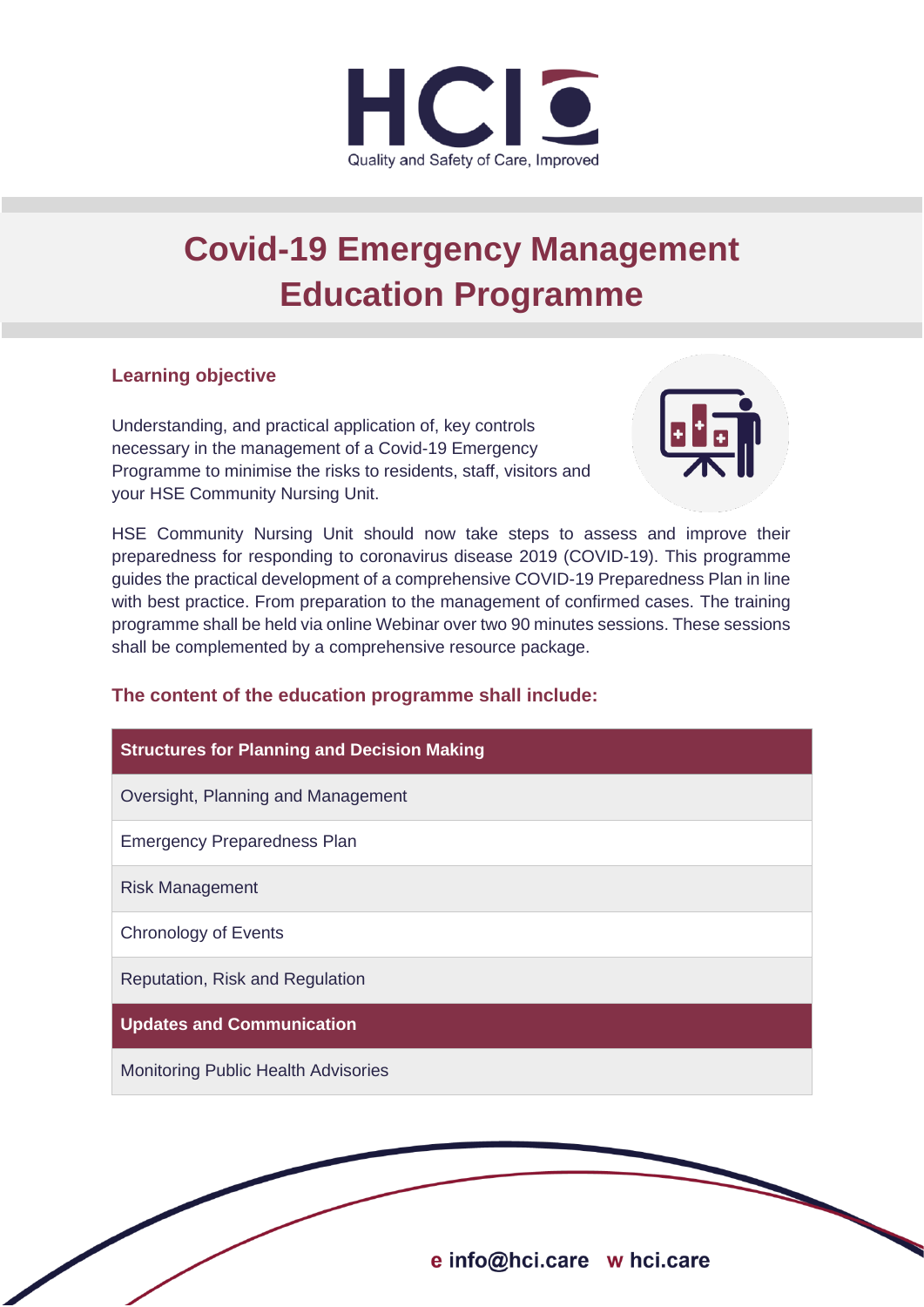Resident and Family Communication

Staff Communication

Communication process for inter-facility transfers

Communication Requirements for Co-Vid 19 cases

GDPR Requirements

**Staff and Workflow Management** 

Staff Health and Wellbeing

Staff monitoring, contact and tracing

Staff allocations, banks and workflow

Key Staff Contingency Planning

Emergency Recruitment

Staff morale and mental health

## **Infection Control and Prevention**

Ensuring Best Practice

Audits and Checks

#### **Resident Care**

Monitoring of Residents

Management of Suspected Cases

Isolation and Quarantine

Care of the Resident and Families

Activity Programmes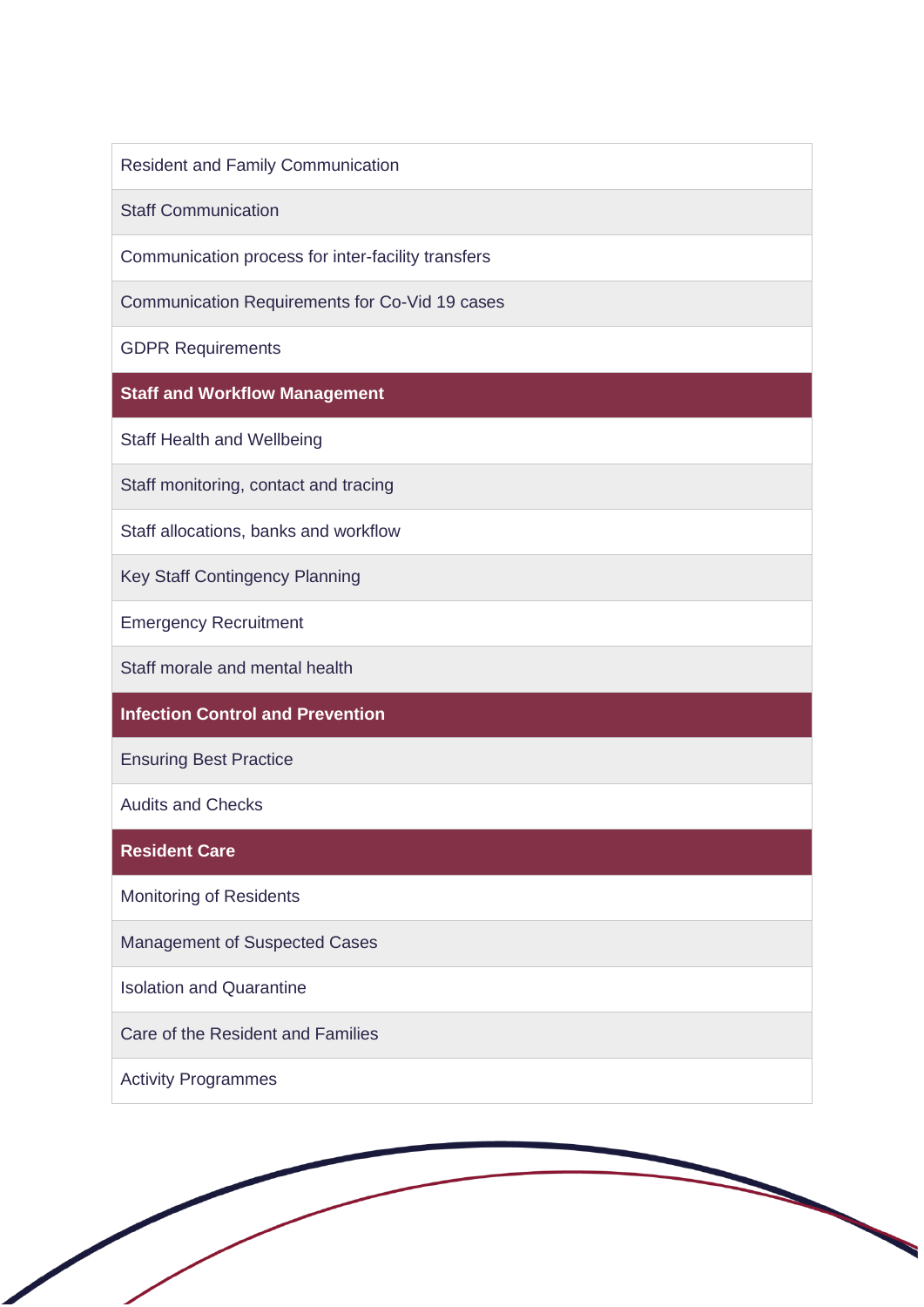Management of Visitors

Covid-19 End of Life Care

**Stocks and Supplies – Preparation and Allocation**

Suppliers and Supply Monitoring

Personal Protective Equipment

Medication Management

#### **Complementary Resource Pack**

- **Covid-19 Preparedness Plan**
- **Electronic Document Access Portal**
- **Electronic Portal for Updated Public Health Advisories**
- Electronic Risk Register
- EMT Terms of Reference
- EMT Agenda and Minute templates
- EMT Electronic Action Tracking
- Covid-19 Co-ord Roles and Responsibilities
- Liaison Responsibilities Residents/Families/Staff/HSE / HSPC / HIQA
- Key Risks and Potential Controls
- Draft Management Plan
- Reputation, Risk and Regulation Checklist
- Interfacility Transfer Letter Template
- GDPR Checklist
- Suppliers Management Policy and Procedure
- **Supply Monitoring Checklist**
- **PPE Policy and Procedure**
- PPE Checklist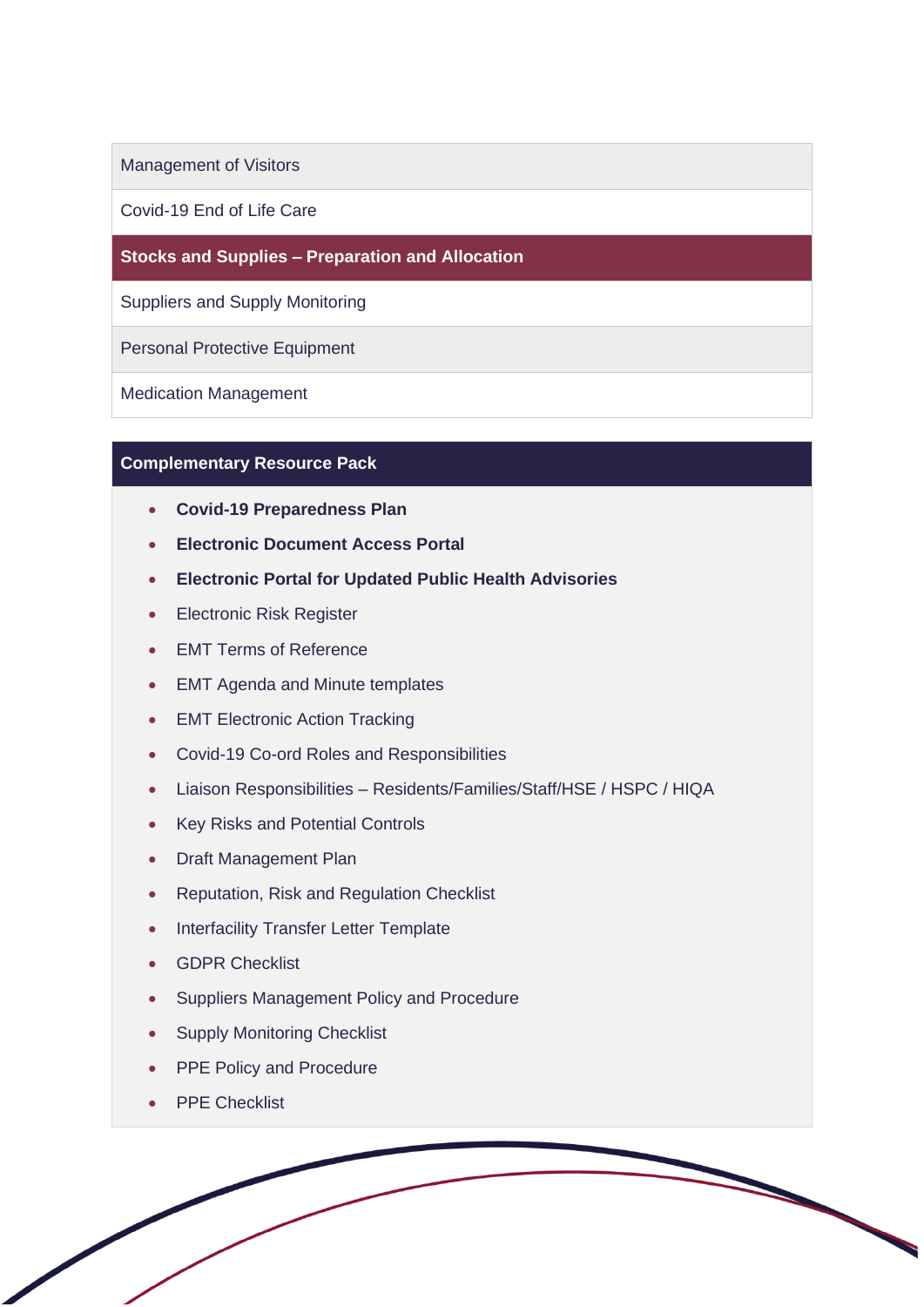- Medication Management Policy and Procedure
- **Medication Management Checklist**
- Posters and Communication
- Sick Leave Policy and Procedure
- Staff Contact Record template
- Staff Leaflets
- Covid-19 Obs Tracking
- End of Life Policy and Procedure
- IPC Policies and Procedures update re Covid-19 (#12)
	- Management of an Infectious Outbreak including Covid-19
	- Prevention and Control of Waterborne Infections (including Legionella)
	- Infection Prevention and Control
	- Education and Practice of Hand Hygiene Techniques
	- Clinical and Non-Clinical Waste Management
	- Cleaning Policy
	- Management of Spills
	- Use of Personal Protective Equipment
	- Equipment Cleaning and Decontamination
	- Uniform and Dress Code
	- Laundry & Linen Management
	- Management of MRSA
	- Management of Clostridium Difficile
	- Management of Norovirus
	- Food Safety Policy & Procedure
	- Management of Influenza
	- Management of ESBLs
	- Management of Blood Borne Viruses
- IPC Audit Tool